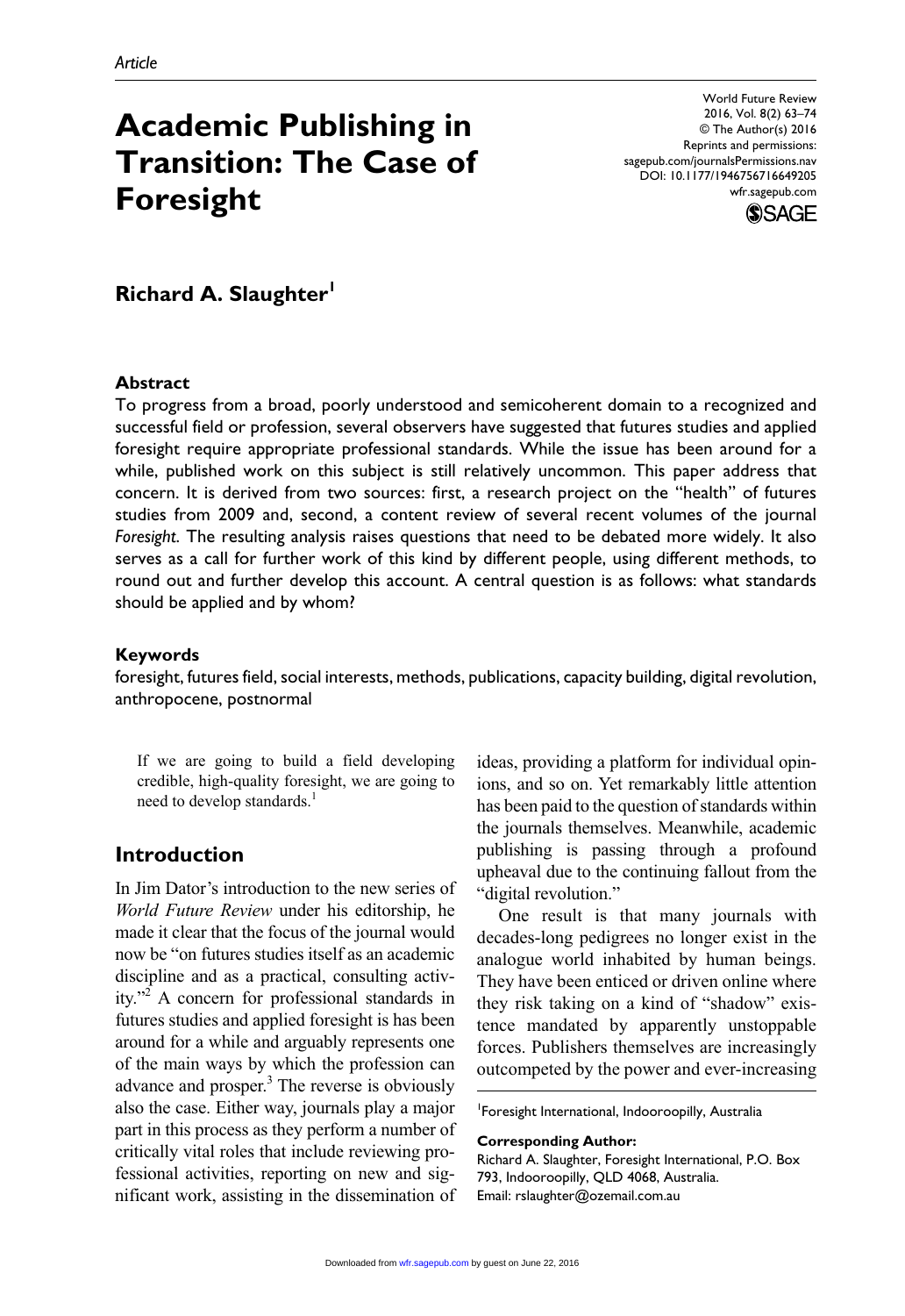reach of the "Internet oligarchs," and mainstream authors find their incomes drastically reduced. Their academic equivalents—who it is assumed gain income in other ways—are now routinely expected to deal with part-time editors and negotiate often-clunky submission software for rewards that are purely symbolic. This is truly a "new world"—though whether it is a "brave" one we have yet to discover. From time to time, therefore, we need to stop and ask: how can futurists and foresight practitioners begin to assess how well—or poorly journals that are directly relevant to their lives and work actually perform, and according to what standards? These were questions that emerged in mid-2007 as part of broader research into the State of Play in the Futures Field (SoPiFF), a project supported by the Seattle-based Foundation for the Future. Part of the background work was a critical review of several widely read futures journals. A copy of that original research document can, ironically, be found online.<sup>4</sup>

The material presented here is roughly one half of a further in-depth review of *Foresight* undertaken several years later. The motivation to undertake this fresh work emerged, in part, from concerns that arose during the process of coediting a special issue on Descent Pathways.<sup>5</sup> The full text of that original paper along with an abridged version published in the Association of Professional Futurists' (APF) journal *Compass* are also available online.<sup>6</sup> This essay therefore leaves aside questions of editorial competence, the role of the editorial board, bias in reviews, and related topics. Its main focus is a systematic content analysis of the journal. It is by no means the only possible approach but it is arguably a credible one. As such, it raises questions about tendencies within futures work more widely and its relevance to a world undergoing a series of stressful and challenging transitions.

The focus on a single journal should obviously not be seen in isolation. Indeed, this is a rich area for continuing research. So it is very much to be hoped that other scholars will turn their attention to this and related journals, as well as to organizations, techniques, and so on. It is, perhaps, understandable that leading and prominent individuals are often most interested

in promoting and discussing their own work, their latest insights, techniques, and conclusions. There is value in this for others, of course, but it can become a rather one-sided display. So I concur with Dator and Hines that we should also encourage broader work specifically designed to promote or enhance the health and well-being of the profession itself. Overall, a lot more work is needed to provide further insights into the evolving character and identity of futures studies itself.

The following section considers the declared aims and objectives of *Foresight*. There follows an outline of the method used to carry out the content analysis over several volumes and relate this back to the original study. The rest of the paper reviews the content and themes that emerged through four categories: social interests, methods, focal domains, and capacity building (see below). Mention is also made of special issues and "outstanding works." Finally, a few suggestions are put forward for further consideration.

# **Foresight Aims and Objectives**

*Foresight* was established by Colin Blackman in 1999 initially under the Camford imprint. Blackman had previously been the editor of *Futures* and in many ways this was an attempt to branch out in a fresh direction. Initially, it succeeded rather well. Inside the front cover, it was described as

a bimonthly international and interdisciplinary journal providing a strategic view on the future. It publishes peer-reviewed articles, shorter comment pieces, essays, reports, book reviews and other regular features. Foresight will be an important vehicle for the publication of research, business analysis and policy-making on social, political, economic, technological and environmental issues that demand a long-term perspective. Foresight aims to direct futures thinking more effectively to provide practical guidance for today's decision makers in business and government.<sup>7</sup>

During this early period, the journal consistently carried a rich array of offerings. The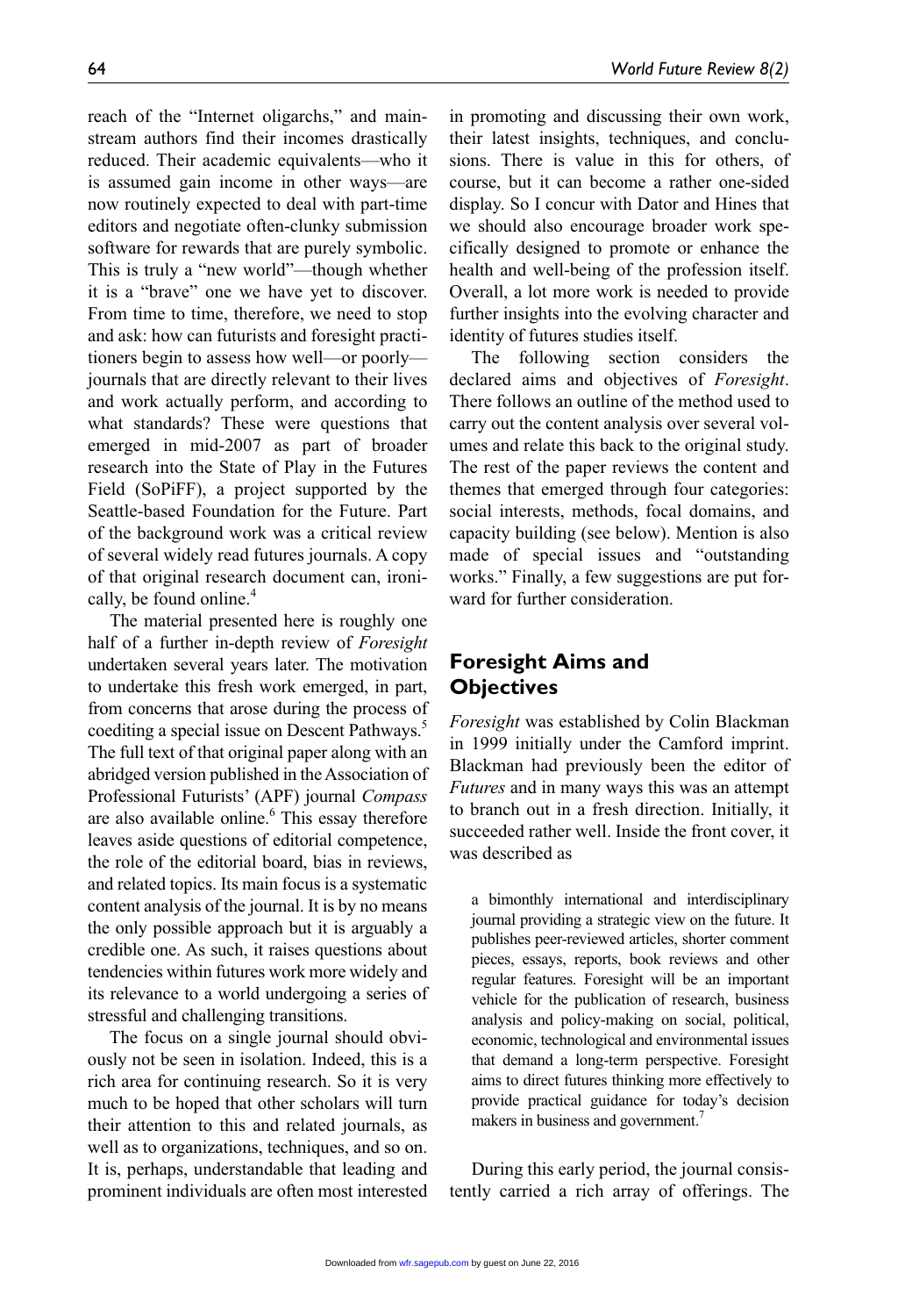main papers covered a wide range of topics from a variety of points of view. Crucially, these were regularly balanced by other items, including reports from meetings, book reviews, publications received, a conference calendar, and, last but not least, a stimulating column by Andy Hines called Hinesight. Sadly, however, this was not to last. In 2002, *Foresight* was purchased by Emerald. The latter had been in existence for forty years and, by 2007, was publishing over 150 journals. Blackman continued as editor but his budget and creative control steadily declined such that by 2007 it was not uncommon for issues to appear comprised solely of papers. An attempt to establish a new series of regular columns failed because the publisher refused to fund it. Always more practitioner-oriented than *Futures, Foresight* also seemed to become increasingly preoccupied with what might be called "futures/foresight technique" with little attention to global issues or to questions of value, purpose, and meaning. By 2007, the editorial scope was described in the following way:

Foresight invites contributions that provide a longterm perspective on important social, economic, political, technological and environmental issues. The journal is aimed at a business, policy making and academic audience. Articles should draw out the practical implications for decision makers in business and government (and) short articles and comment pieces on topical issues are particularly encouraged.<sup>8</sup>

As can be seen, these aims are similar to the original ones. Both are highly compressed; both stress "long-term perspectives" and "practical applications." Yet, as noted, the content had narrowed considerably. For example, a look back over the previous ten issues from mid-2007 revealed only eleven book reviews (most written by one individual—Jacques Richardson and dealing almost exclusively with French publications). During that same period, there were no columns at all and only a couple of conference reports.

As a result, it was hard to avoid the conclusion that *Foresight* provided rather "thin fare for a nascent discipline or field." Similarly, while its publisher, Emerald,

likes to promote itself as being "international," "relevant" and "innovative" recent issues of *Foresight* did "not support these aspirations." It was "hard to avoid the conclusion that the publisher has starved the journal of the support it needs in order to thrive."9

As one who had supported *Foresight* and been regularly published in it from its inception, this was not good news.

### **Scope and SoPiFF Results**

The new phase of work began with a complete set of all ninety-six issues of the journal arranged on my desk in half a dozen library holders. This made it easy to move back and forth through the series from vol. 1, no. 1 in 1999 to vol. 16, no. 6 in late  $2014.^{10}$  Then, to obtain a clear sense of what had been published recently, a detailed analysis of the contents of the journal over the last five volumes was carried out.<sup>11</sup> In so doing, sixteen special issues that had appeared during that time were also considered. It did not take long to realize that concerns prefigured in the earlier SoPiFF report remained relevant. In fact, they would become even more obvious. What could this mean? And what were the wider implications?

It is relevant here to provide a sense of some of the results of the earlier exercise. Here are four key points and part of the conclusion from the lead article.

- There is much government work undertaken in the futures field, but it has primarily focused around science and technology (S&T) foresight.
- There is much work being done with strategy in various forms, which means that organizations are exposed to, and using, futures approaches as long as there is someone in the organization who thinks it is a good idea. However, there is little effort to tailor messages for the "person in the street" so that the imperative to think about the future every day becomes clear and inescapable.
- There is a sense of inconsistency of quality and output in the field, which is generated from the vast array of people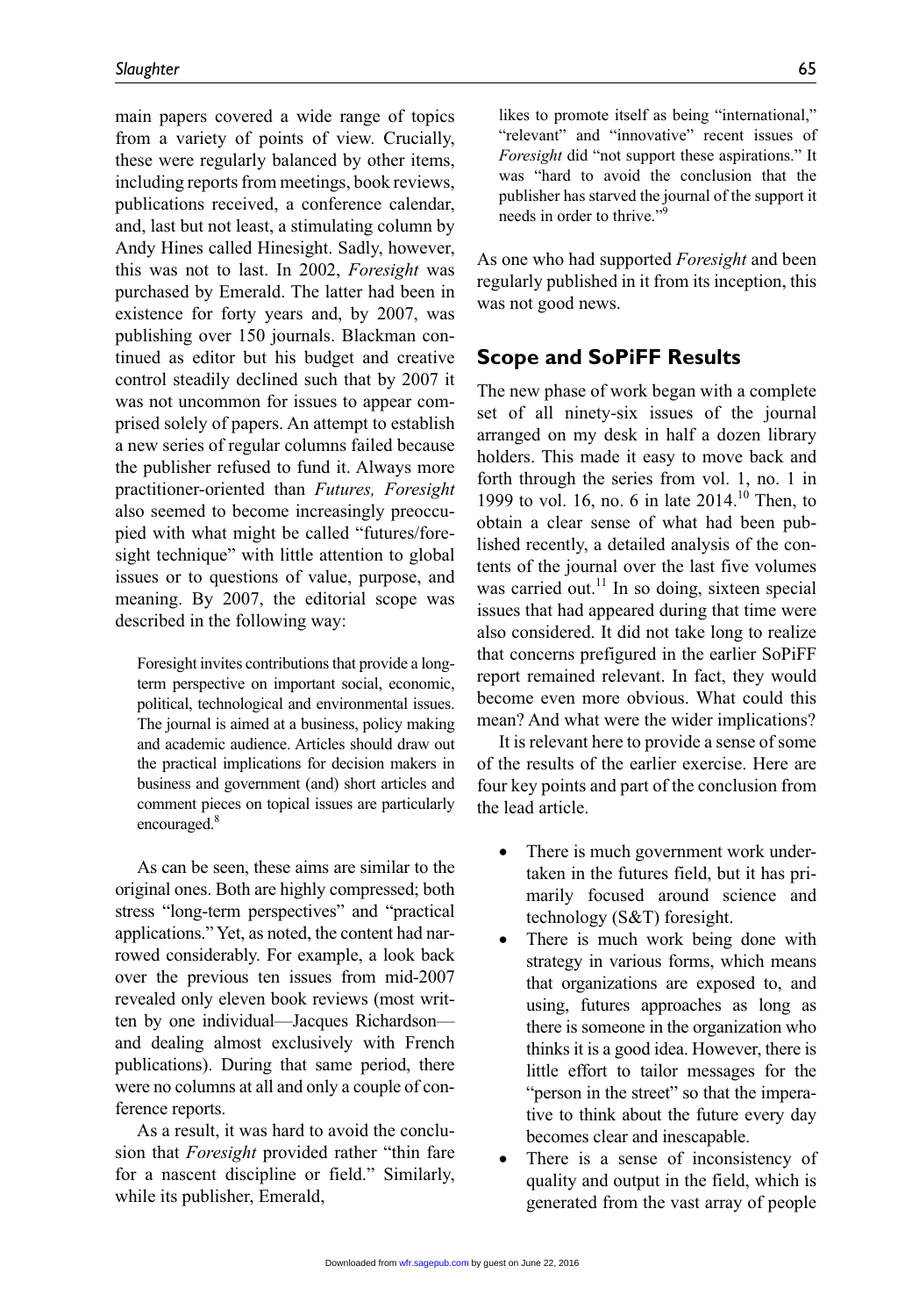who call themselves futurists and who may or may not have any formal training in the field.

There is a strong and dominant focus on conventional, pragmatic, governmentfunded research into science, technology, and economic questions. Such work is often of a very high quality but it also appears to be quite narrowly focused and based largely on the earlier and somewhat outdated methods. *In the light of the deteriorating global outlook there is a need to move beyond this focus to incorporate a civilisational focus, and greater attention to longerterm global sustainability*<sup>12</sup>

Then in the conclusion, four key meta-scanning insights were outlined as follows:

Several unique perspectives have emerged regarding the nature and results of futures work. Four are of particular significance. The operation of *fundamental social interests* seems to have been a collective "blind spot" that has seldom, if ever, been subject to formal enquiry, and yet it clearly exerts powerful effects upon what is considered worth doing, and why. This study explored FS/foresight work through distinctions between pragmatic, progressive and civilisational interests. These by no means exhaust the options but they have succeeded in shining new light on the field. Similarly, the *range of methods* brought into play in any one context is heavily influenced by past experience and prevailing paradigms and we have seen some of the results of these unconscious selections. Also revealed here for the first time are some of the consequences of working in a limited number of *focal domains*, most commonly the "lower right," or "external collective" one.13 *The overall lack of interest in, and capacity to address, the interior worlds of people, including practitioners themselves, is perhaps one of the clearest results of this study that calls for corrective action*. Finally, this study has shown that the uneven approach to *capacity building* in futures enquiry and application warrants equal attention.<sup>14</sup>

# **Content and Themes**

The scanning criteria mentioned above were derived from a meta-scanning framework developed at the Australian Foresight Institute (AFI) and subsequently applied to a range of issues.<sup>15</sup> The most significant of these was the SoPiFF project itself, published as a special issue of Foresight in 2009.<sup>16</sup> The original framework employed six criteria:

- 1. Organizational type
- 2. Social interests
- 3. Methods
- 4. Focal domains
- 5. Capacity building
- 6. Country/location.<sup>17</sup>

For the purposes of this review, the four central criteria were most relevant: social interests, methods, focal domains, and capacity building. The first of these—social interests—was deemed to be of primary significance as they are constitutive of theory and practice. The other categories, while significant in their own right, add what might be called "color" and "flavor" in this context and were therefore applied more lightly.

# *Social Interests*

One of the tenets of Critical Futures Study (CFS) is that in any account of futures or foresight work, social interests need to be taken fully into account. (Indeed, one of the structural deficiencies in much early work—and particularly in the United States—was a singular refusal to recognize and open to this dimension.) It was a fact then, and it remains one now, that social interests provide much of the driving force, motivation, and social resource(s) required for futures and foresight work to take place at all. They powerfully affect the selection of practitioners who are employed. They color its character, purposes, and operational details in a multitude of ways. In earlier work, I defined three types of social interests in foresight as follows:

*Pragmatic foresight* is . . . about carrying out today's business better and, indeed, there is a range of fairly straightforward means by which foresight can be used to improve and extend current practice in a wide range of organisations. The fact that it is paradigmatically naïve does not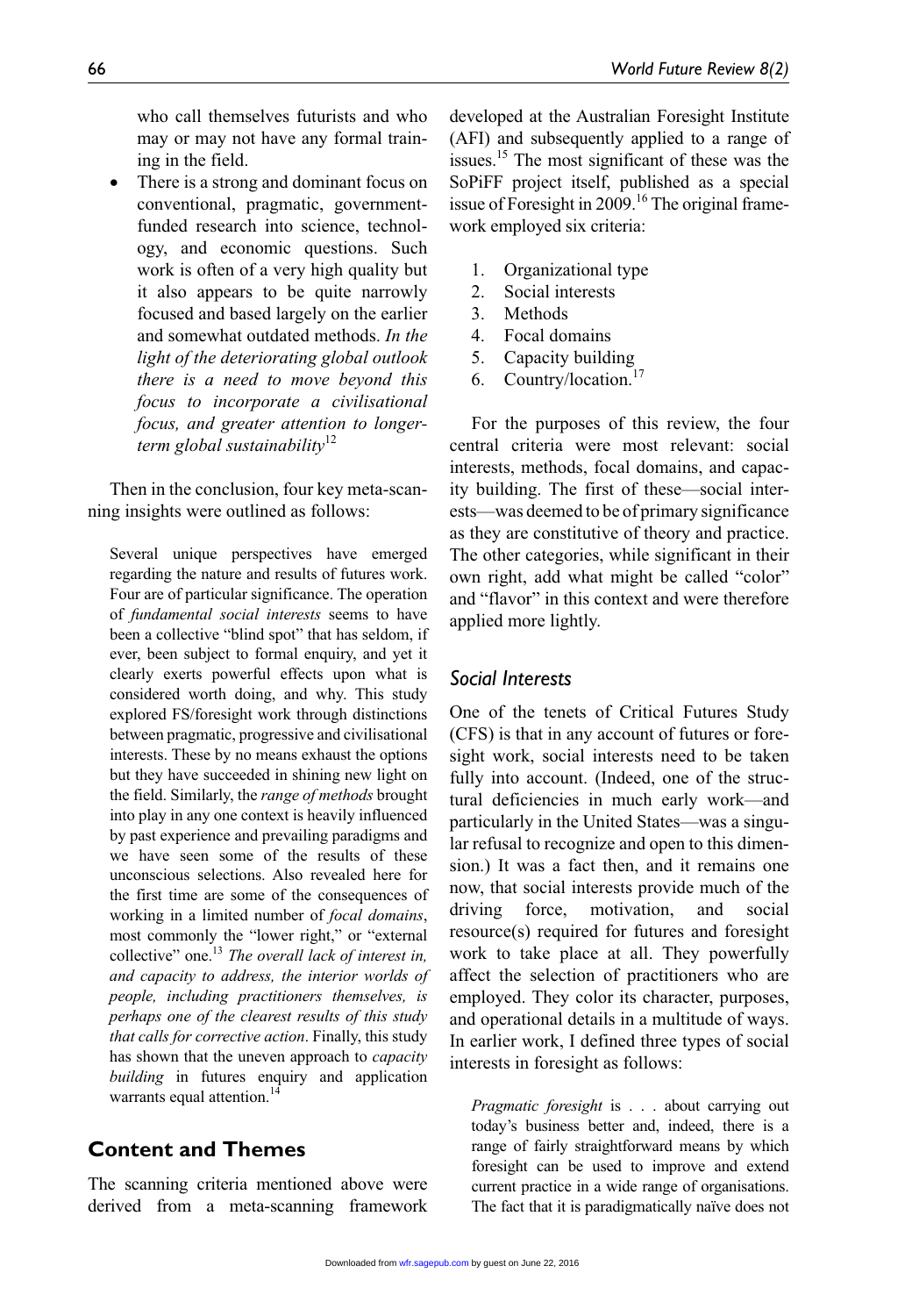reduce its usefulness in a taken-for-granted way. Most organisations can benefit from some use of pragmatic foresight and there are many consultants and consulting organisations that can supply it.

*Progressive foresight* . . . contains some sort of explicit commitment to systemic improvement. Thus foresight in this mode can readily be linked with genuine attempts to reformulate business and organisational practices in the light of wider social and environmental concerns. Hence there is a strong link with what has been called "triple bottom line" accounting, Factor 4, Factor 10 (terms that basically refer to "doing much more with less") and many other such innovations. Such work is about going beyond conventional thinking and practices and reformulating processes, products, services using quite different assumptions.

*Civilisational foresight* . . . seeks to understand aspects of the next level of civilisation—the one that lies beyond the current impasse, the prevailing hegemony of techno/industrial/ capitalist interests. Civilisational foresight is perhaps the most fascinating and demanding domain of futures enquiry. It seeks to clarify just what might be involved in long term shifts towards a more balanced and sustainable world. By definition it draws on countless fields of culture and enquiry to set up notions of "design forward." Such work allows us to speculate openly about such questions as: worldview design, underlying assumptions and values, civilisational myths and so on, as well as more down-to-earth matters such as infrastructure, governance and economic relations.<sup>18</sup>

To assess the influence of each of these in vols. 12 to 16, each issue was reviewed and each paper assigned to the category that best fitted it. The raw totals are as follows:

Pragmatic focus: 94 Progressive focus: 65 Civilizational focus: 9

It is essential to note at this point one obvious and immediate criticism—that such judgments are subjective. This is inarguable. Yet, at the same time, the numbers reveal a clear underlying reality that would likely not be greatly altered by others. The reason is straightforward—these

works do, in a very real sense, "declare themselves" quite openly. Well over half are devoted to here-and-now, broadly business-as-usual, administrative concerns. Progressive works are fewer but readily identifiable by their focus on improvement and/or innovation. They too are quite strongly represented. Finally, only a small minority of papers expressed or explored broader, more thoroughgoing and longer term civilizational concerns. It follows that despite various aspirational statements by editors and publishers, the good ship *Foresight* appeared to run predominantly on heavy-duty pragmatism. As such, it is precluded from dealing with the central questions of our time—what I have termed the "civilisational challenge" and the emerging "global emergency."<sup>19,20</sup>

One reason for the dominance of pragmatism is that most of the guest-edited special issues were derived from conferences and were largely or exclusively oriented toward science, technology, and business/administration. This raises a couple of significant questions: first, about the implications of the underlying social interests and the agendas that appear to dominate these events, and second, about an overall lack of editorial oversight.

### *Methods and Focal Domains*

A similar bias was found in the types of methods addressed in these five volumes. Linear methods include various kinds of trend analysis, forecasting, and extrapolations. Systemic methods include systems modeling, scenario building, and aspects of Earth Science. Critical methods employ the tools of critical inquiry that have emerged over recent years to deal with issues of social construction and cultural understanding. Finally, integral methods employ systematic approaches and multiple perspectives to understand "reality" using a variety of ways of knowing. Linear and systemic methods were far and away the most commonly employed while critical and integral methods much less so. If this "snapshot" is correct, then the toolkit employed by practitioners did not appear to have changed greatly over the last decade. This clearly indicated a need for more detailed backup studies.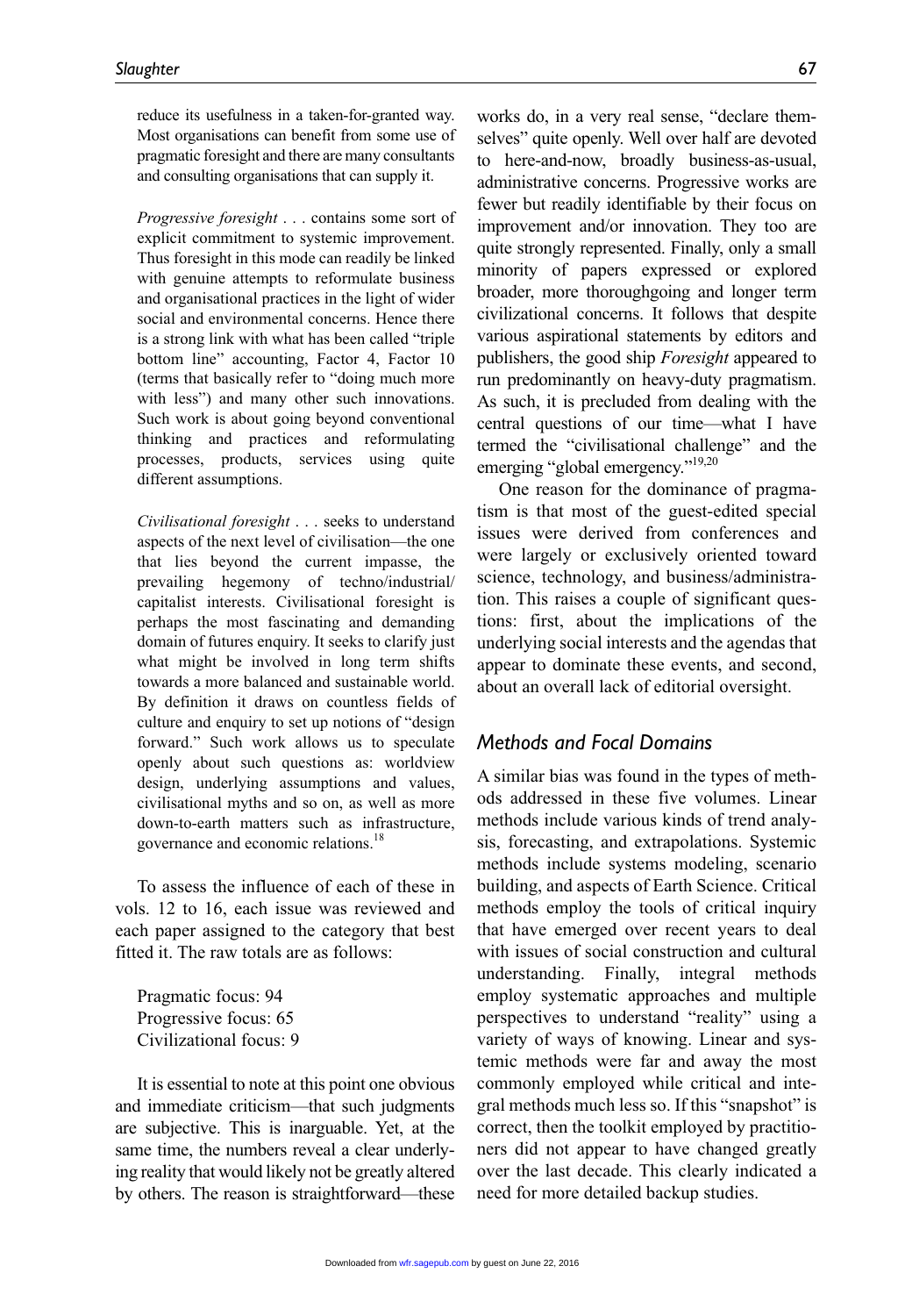Interestingly, however, a similar picture emerged with "focal (or 'reality') domains." These cover "structural," "intersubjective," "behavioral," and "psychological" domains. As with the earlier study, the main focus was on structural (empirical, real-world) concerns, followed by intersubjective (cultural and institutional), behavioral (how people act and behave), and, finally, to a far lesser degree psychological (subjective, value based, interior). $^{21}$ Taken at face value, this again suggests that this sample of futures publishing continues to focus on empirical and measurable phenomena to the detriment of, for example, underlying values and worldview commitments.

# *Capacity Building*

Finally, and again, as with SoPiFF, a good deal of attention was paid to conceptual foundations and also to methods and tools. Rather less was paid to enabling structures and processes. Very little attention at all was given to the social legitimation that arguably underlies successful foresight work and that, when achieved, assures its own future. In other words, *by far the greatest proportion of futures and foresight work still appears to be located within various administrative, organizational, and business contexts*. From this sample, it appeared to barely exist in the wider world of, for example, public education, media discourse, and local governance where, given the state of the world, it is arguably needed most of all. This is quite obviously not the fault of any one publication. But, equally, and again as above, it displays if not a deeply embedded bias then perhaps an unacknowledged passivity on the part of those responsible for policy and direction. A summary of the review thus far would include the following.

- The focus on technology remains strong and is arguably even more entrenched than previously.
- Pragmatic foresight carried out by and for currently dominant social interests remains dominant over these five volumes.
- Equally, perspectives from beyond the current nexus of social, political, economic,

and technical power remain significantly underrepresented.

- The methods continue very much as described previously with linear and systemic methods remaining dominant; critical methods are used but far less frequently; integral methods remain scarce.
- Domains of inquiry remain dominated by structural and, to a lesser extent, intersubjective phenomena; behavioral and psychological domains continue to be underappreciated and underutilized.
- Again as we saw with the earlier study, capacity building remains fixated on conceptual foundations and methods; far less attention is paid to creating and sustaining enabling structures and processes; the issue of social legitimation for high-quality foresight work is barely mentioned anywhere.

It seems clear from the above that the central conclusions of the SoPiFF project fell upon deaf ears. More importantly, however, it seems that over the ensuing years, very little attention was paid to the "deteriorating global outlook" or to the need to bring into foresight work "the interior worlds of people, including practitioners themselves." This is disappointing to say the least and shows that progressive recommendations of this kind—and the work they are derived from—have achieved surprisingly little traction.

One key reason for this is undoubtedly the oppositional "headwinds" created by the dominance of neoliberal market-oriented ideology. Few can now rationally doubt that they have proved powerfully destructive of many progressive and civilizational projects, to our still underappreciated but collective cost.<sup>22</sup> *Yet it is vanishingly rare for the nature and impact of those "headwinds" to be mentioned—let alone openly discussed—within futures journals.* It is difficult to interpret this as anything other than a kind of shared blindness or ideological naivety, neither of which are signs of health or vigor. Similarly, only a handful of papers or issues address the historically unprecedented expansion, growth, and collective impacts of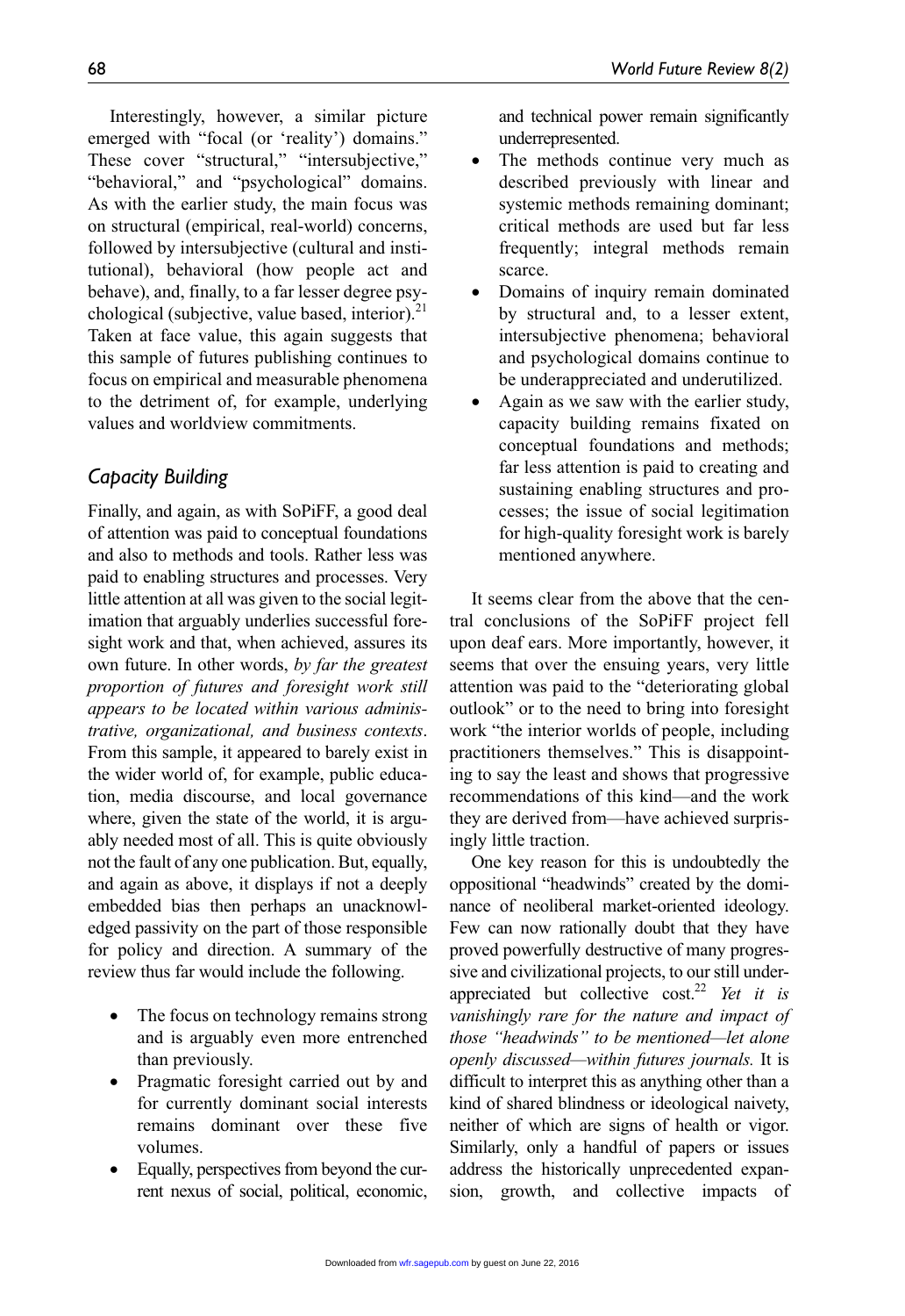humanity—what Sardar calls "post-normal" times.<sup>23</sup> This is despite the well-proven fact that they continue to breach significant global boundaries that imply Dystopian consequences.<sup>24,25</sup> This alone is an extraordinary oversight for a field ostensibly concerned with futures.

It is worth repeating that no journal can be held responsible for this sad state of affairs. Futures publications are bound to reflect what might be called "realities in the field." The latter reflect the ideological prejudices and worldview commitments of the time, especially as promulgated by the rich and powerful.<sup>26</sup> There is, however, another side to this—that the publishing and editorial process has failed to acknowledge the broader picture or to take any effective action to either address or compensate for these oversights.

One can see this clearly in the predominance of material sourced from S&T meetings that, by definition, are relevant only to a small minority of specialized people. It is not pushing the point too far to suggest that many—if not most—of these are motivated at least as much by pragmatic here-and-now interests and concerns as by progressive or civilizational ones. Indeed, if the latter can be found at all in these convocations of experts, they have either been very quiet or perhaps their voices have been stifled. There are exceptions (mentioned below) but they are few in number. It follows that a significant proportion of the papers published in *Foresight* over the five-year period covered is of little or no value to those whose interests go beyond questions of technical strategy, administration, and business.

# **Special Issues**

Special issues of futures journals are not uncommon. They provide a cheap and seductively easy way for journals to source new material because they utilize the voluntary labor of well-qualified people, most of whom are mid-level salaried employees of other organizations. The task is made even more straightforward when issues are direct outcomes of work presented at professional meetings as (1) the work is already at an advanced stage, (2) there is normally a range of offerings to select from, and (3) guest editors are easy to find and will work without remuneration.

During the period under review, sixteen of thirty issues were guest-edited, that is, just over half (see Table 1). As shown in Table 2, of these, eight were technology-oriented. Three special issues dealt primarily with methods. Three addressed global concerns. Only two addressed social/cultural concerns. Nine of the guest-edited issues were produced from conferences and associated presentations. This array of voluntary labor represents a vast and mostly unacknowledged subsidy to the journal and, of course, the publisher.

### **Outstanding Works**

A different but equally useful (and constructive) test is to highlight works that stand out from what could be described as the "techno/ admin dross." These are works that surprise one with their originality or relevance, works that one reads and that stay with one, and works that are part of the wider conversations that ebb and flow through the futures domain. Overall, I found perhaps twenty or thirty papers out of the 168 published over the five years that are worthy of careful attention.<sup>27</sup> Much of the rest may be regarded as unproductive padding that serves the usual array of conventional interests. By contrast, the best work brings new ideas to the table, reports on worthwhile research and projects, helps to redefine or shape the future of the enterprise, and draws attention to global issues and problems. Once again, it can be argued that this is merely a matter of opinion.

Responses obviously depend on the interior structures of, for example, values, paradigms, and worldviews. For example, a business executive with a sociocentric worldview and entrepreneurial values will operate with a completely different set of priorities to a social activist with a world-centric worldview and postmaterialist values. One will see the world as full of "opportunities" while the other will perceive them to be interspersed with dangers that suggest a need for quite different kinds of social and other responses. What is really at stake here is the question—what really matters?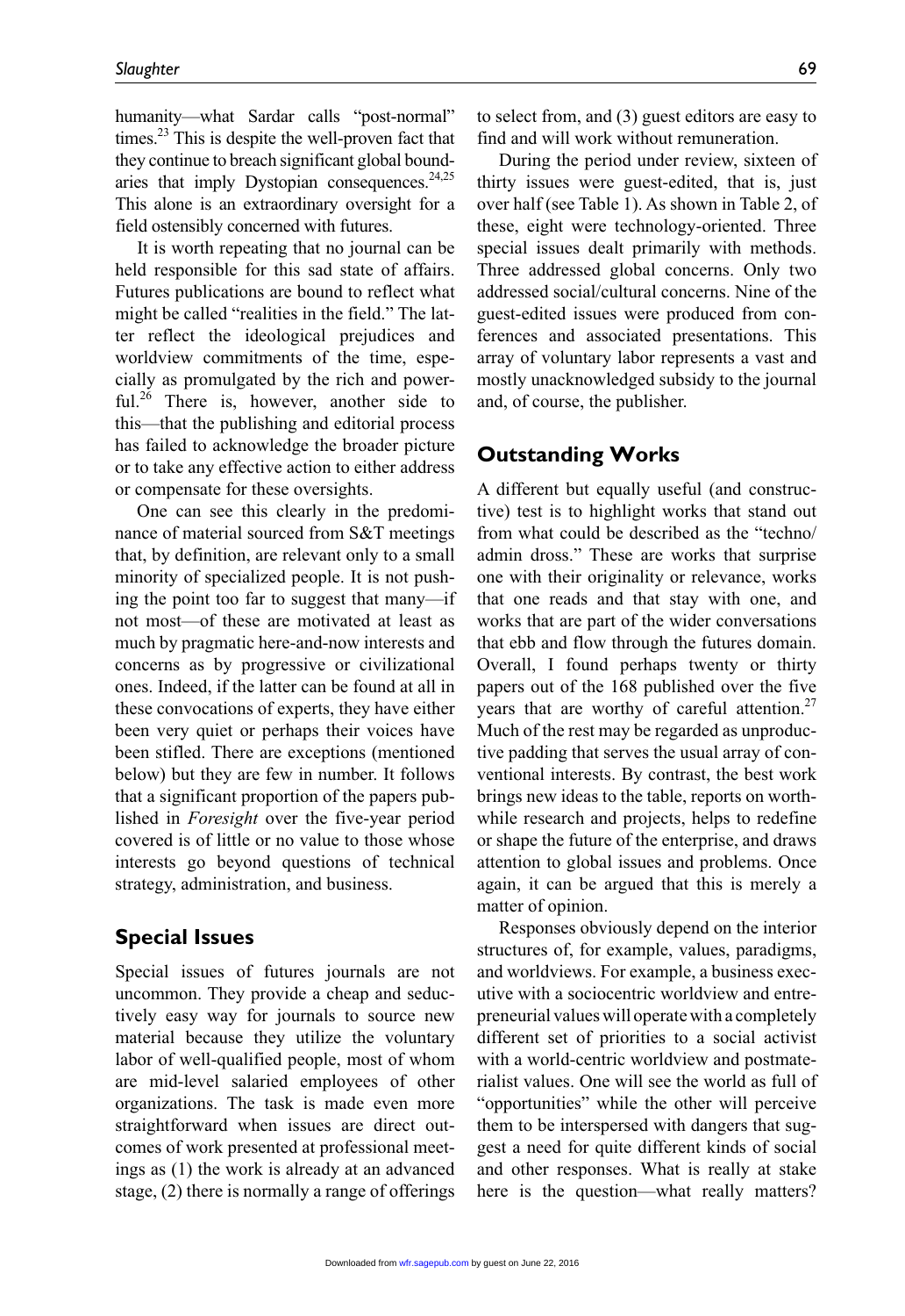#### **Table 1.** Special Issues of Foresight, 2010 to 2014.

| Emerging methods and application areas in technology foresight (vol. 12, no. 2) Conf.               |
|-----------------------------------------------------------------------------------------------------|
| Anticipatory systems and the philosophical foundations of futures studies (vol. 12, no. 3)          |
| Methodological issues in foresight studies (vol. 13, no. 2) Conf.                                   |
| Is Africa the land of the future?                                                                   |
| Diversifying the application fields of FTA methods (vol. 13, no. 4)                                 |
| Foreseeing disruptive technological issues (vol. 13, no. 5) Conf.                                   |
| Foresight impacts from around the world (vol. 14, no. 1) Conf.                                      |
| Managing technological challenges in a globally connected business (vol. 14, no. 2) Conf.           |
| Diversifying the application fields of FTA methods (two issues) (vol. 14, no. 4) Conf.              |
| Innovations in horizon scanning for the social sector (vol. 14, no. 6)                              |
| FTA approaches to identifying science and technology innovation developments (vol. 15, no. 1) Conf. |
| The millennium project and beyond (vol. 15, no. 5)                                                  |
| Managing the challenge of emerging technologies (vol. 15, no. 6) Conf.                              |
| Key issues for global governance in 2030 (vol. 16, no. 2)                                           |
| Mining technology intelligence for policy and strategy development (vol. 16, no. 3) Conf.           |
| Descent pathways (vol. 16, no. 6)                                                                   |

*Note. Conf.* = issue derived from conference papers; FTA = future-oriented technology analysis.

#### **Table 2.** Special Issues by Subject Matter.

#### Technology

| Emerging methods and application areas in technology foresight               |
|------------------------------------------------------------------------------|
| Diversifying the application fields of FTA methods                           |
| Foreseeing disruptive technological issues                                   |
| Managing technological challenges in a globally connected business           |
| Diversifying the application fields of FTA methods (two issues)              |
| FTA approaches to identifying science and technology innovation developments |
| Managing the challenge of emerging technologies                              |
| Mining technology intelligence for policy and strategy development           |
| Methods                                                                      |
| Anticipatory systems and the philosophical foundations of futures studies    |
| Methodological issues in foresight studies                                   |
| Innovations in horizon scanning for the social sector                        |
| Global perspectives                                                          |
| Key issues for global governance in 2030                                     |
| Foresight impacts from around the world                                      |
| The millennium project and beyond                                            |
| Social/cultural                                                              |
| Is Africa the land of the future?                                            |
| Descent pathways                                                             |
|                                                                              |

*Note.* FTA = future-oriented technology analysis.

That is a question for everyone working in futures. But it cannot be answered without paying as much attention to the human and cultural interior domains (such as values and worldviews) as to the more usual external dimensions (such as science, technology, and infrastructure).

# **Related Issues in a Digitized World**

There are obviously many other issues affecting academic publishing during the present transition that cannot be addressed here. An exception, perhaps, is the implications of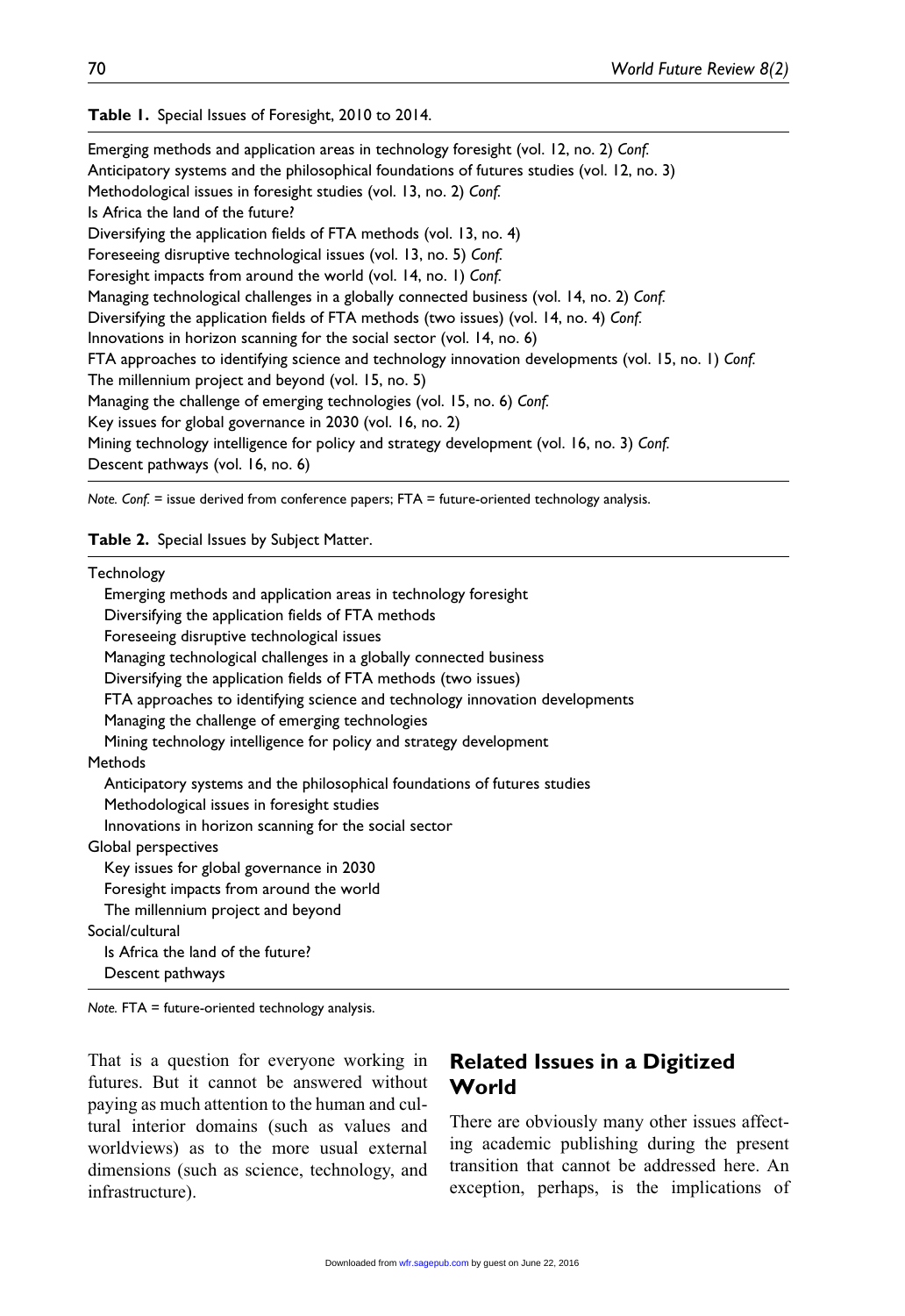wholesale digitization and the benefits of, for example, paper offprints as compared with digital PDFs. *Foresight* was never particularly generous in this respect, but in previous years authors received maybe half-a-dozen fullsized offprints papers—which was something. This now-defunct practice can perhaps be seen as the last tangible evidence of any real sense of courtesy or mutuality between the journal and those whose work provides its rationale and substance. From that time on, the whole process progressively shrank to little more than an attenuated transactional exchange— "just business." Now instead of offprints, authors are fortunate to receive a clean and correct PDF of their work. Yet even here there is a further regression that one-sidedly favors the publisher. Not long ago, PDFs were merely clean and stable copies of the printed material. More recently, *Foresight* has added an ugly full-page header that drives home the uncompromising message that the work is the property of the publisher. This, let it be noted, is regardless of whether the author has transferred copyright to the publisher or not.<sup>28</sup>

There is a further and, in a specifically futures-related context, highly significant twist to this story. At the time of writing, the vice president of Google, Vint Cerf, was reported as saying that we face a "forgotten generation, or even a forgotten century" as a result of what he termed "bit rot."<sup>29</sup> Cerf added that "we are nonchalantly throwing all our data into what could become an information black hole without realising it,"<sup>30</sup> which raises the question as to why a journal dedicated to promoting foresight practices would itself passively follow the trend in this risky and problematic direction without some major questions being raised—if not by the publisher's employees then by the board. Or to put it differently, what are the chances that the remaining offprints in studies such as my own may, like hard copy books, still be around long after the present generation of PDFs becomes further monetized, unreadable, or, indeed, lost forever? $31$ 

# **Conclusion**

This is a work in progress, and others are encouraged to carry out their own assessments as they think fit. As part of that wider involvement, a prepublication version of the full original paper was circulated to about a dozen international colleagues (see the appendix). One asked a key question: was it reasonable to critique *Foresight* for lacking a "civilizational" focus when it was mainly intended for practitioners? The point is worth considering, and yet the whole thrust of the critique outlined above points toward a different question. What are the implications of foresight practitioners plying their trade *without* locating it more explicitly in a clear and explicit understanding of the threatened/unstable global context? Surely we now all live in a postnormal, "overshoot" world? $3^{32}$ 

That, I submit, has become a default concern for a growing number of people who care about the future but whom in no way would consider themselves futurists. It follows that facing up to the implications of the Anthropocene, of "overshoot" futures, and the continuing slide to Dystopia is no longer merely a futures concern.<sup>33</sup> Failing to address these prospects consistently and in depth can, therefore, be read as not only dishonoring some of the core principles of futures studies and applied foresight (such as caring for future generations) but also losing sight of the grounds of our own humanity.<sup>34</sup> The whole point here is a need to face reality and to suggest appropriate ways forward. So, focusing back on the journal itself, here are a few suggestions that need to be widely debated and perhaps implemented.

- •• We assume that the decline of *Foresight* needs to be, and can be, arrested and reversed.
- The content of the journal urgently needs to be reviewed. Six issues a year of medium to poor quality may be profitable but they are excessive and unhelpful to the profession.
- More explicit guidelines are needed to solicit submissions that go beyond the current preoccupation with technoadministrative concerns and open to wider human, cultural, and global concerns.
- "Motherhood" statements of broad general aims need to be revised and replaced by a much clearer articulation of values, purposes, and priorities.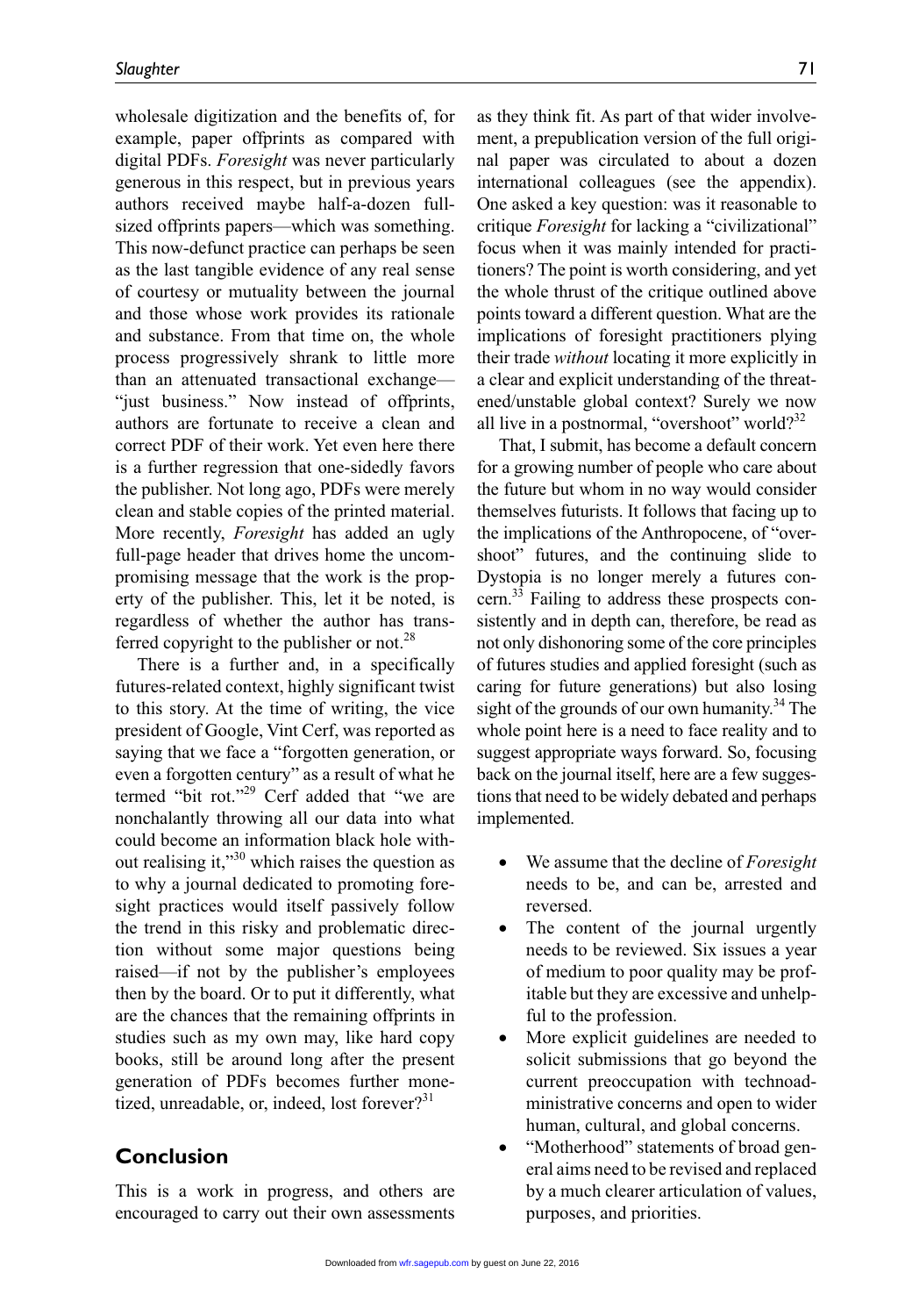- The submissions software currently in use needs to be overhauled and made far more user friendly. It should never be forgotten that writers can *communicate* with human editors but only *reply* to software. There is a huge difference.
- Editorial focus and availability is primary so the issue of editorial time and capacity that arises when editors are only available part-time need to be addressed.
- Editors need to communicate effectively with the board and others to ensure a continuing multithreaded conversation. Without this, the spirit of a journal dies.
- At the submission stage, authors should be openly given the option of reassigning copyright, selecting a license, or using a Creative Commons agreement. This is long overdue.

If such issues can be taken seriously and put into practice, then there is reason to believe that the apparent decline of *Foresight* can be arrested. Then, finally there is a related conversation to be had about how the field of futures studies and applied foresight can or should emulate professional arrangements employed by other credible fields, that is, by taking responsibility for their own core publications. Perhaps the most serious issue in the current context is that so much of our work continues to be appropriated, and the economic value it represents lost to the field.

I invite all concerned readers to stop and think, to consider what should be done, by whom, and when.

# **Appendix**

### *Note on Reviewers' Contributions*

Although this article was obviously written by an individual, the issues raised are clearly of broader significance. Hence, the wider any subsequent conversation can become the better. A step toward that process was the circulation of earlier drafts of the paper to eight well-qualified reviewers from around the world. I am grateful to each of them for their direct and uncompromising comments, many

of which have been addressed. Some other key points are summarized below, along with brief responses in parentheses.

It may be unfair to concentrate on a single journal. (Agreed. But the process had to start somewhere. It is arguably beyond the capacity of any one individual to survey the whole field in similar depth. Indeed, it would be preferable for a number of people to carry out similar reviews as it would help to compensate for individual biases.)

What is published in any one journal is not necessarily representative of work being carried out in the field, especially when some of it may be commercial in confidence. (Perhaps. It's clearly a sample. Equally, one of the most highly respected reviewers actually stated the opposite by declaring that the paper does indeed constitute "a true representation of the field now.")

Starting with one publication is OK but the context needs to be broadened. (Agreed. This is, however, beyond the scope of any but a fulltime researcher or team.)

Many of the problems identified in the article arise—at least in part—from wider technical developments. (Agreed. Which suggests that far more attention needs to be paid to these very same developments. Morozov's in-depth work on "the Internet" is an excellent place to begin—which is why his book is referenced here.)

#### **Declaration of Conflicting Interests**

The author(s) declared no potential conflicts of interest with respect to the research, authorship, and/or publication of this article.

#### **Funding**

The author(s) received no financial support for the research, authorship, and/or publication of this article.

#### **Notes**

- 1. Andrew Hines, "Can I Get a Job as a Futurist?" *World Future Review* 8, no. 1 (2016): 46–53.
- 2. Jim Dator, "Introduction and Welcome," *World Future Review* 7, no. 4 (2015): 311–23.
- 3. Richard Slaughter, "Professional Standards in Futures Work," *Futures* 39 (1999): 835–51.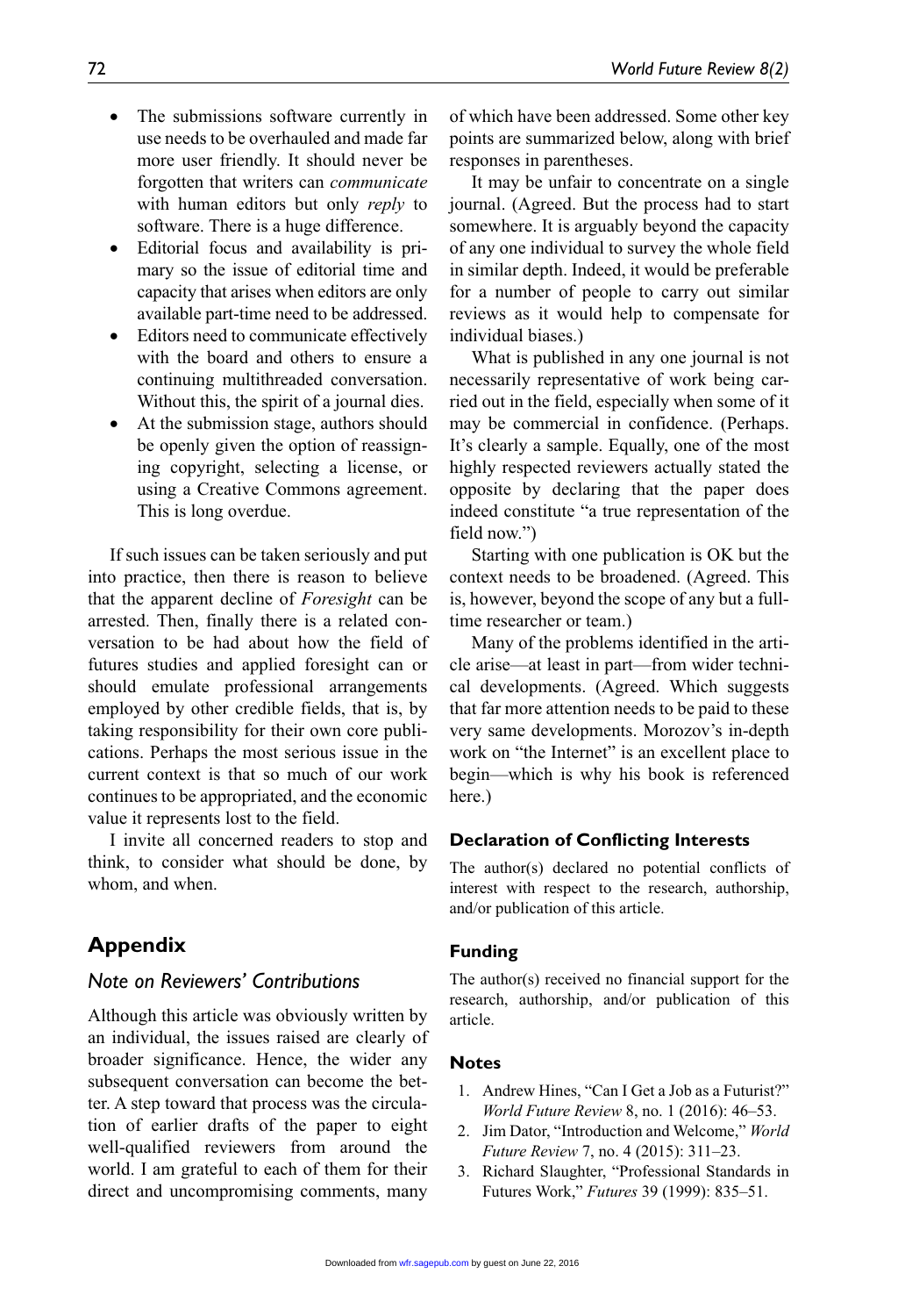- 4. A copy of the original document is here: [http://richardslaughter.com.au/wp-con](http://richardslaughter.com.au/wp-content/uploads/2015/03/Metascan_Futures_Journals_2009.pdf)[tent/uploads/2015/03/Metascan\\_Futures\\_](http://richardslaughter.com.au/wp-content/uploads/2015/03/Metascan_Futures_Journals_2009.pdf) [Journals\\_2009.pdf.](http://richardslaughter.com.au/wp-content/uploads/2015/03/Metascan_Futures_Journals_2009.pdf)
- 5. Joshua Floyd and Richard Slaughter, "Descent Pathways Editorial Introduction," *Foresight* 11, no. 5 (2014): 6–20. [http://richardslaughter.com.au/](http://richardslaughter.com.au/wp-content/uploads/2014/11/Floyd__Slaughter_Descent_Pathways_editorial_Final.pdf) [wp-content/uploads/2014/11/Floyd\\_\\_Slaughter\\_](http://richardslaughter.com.au/wp-content/uploads/2014/11/Floyd__Slaughter_Descent_Pathways_editorial_Final.pdf) [Descent\\_Pathways\\_editorial\\_Final.pdf](http://richardslaughter.com.au/wp-content/uploads/2014/11/Floyd__Slaughter_Descent_Pathways_editorial_Final.pdf).
- 6. Copies of the full extended analysis and published abridged version are here: [http://richard](http://richardslaughter.com.au/?page_id=1974)[slaughter.com.au/?page\\_id=1974](http://richardslaughter.com.au/?page_id=1974).
- 7. Colin Blackman, "Editorial Policy," *Foresight* 1, no. 1 (1999): inside cover.
- 8. Colin Blackman, "Editorial Policy," *Foresight* 9, no. 3 (2007): inside cover.
- 9. Richard Slaughter, "Critical Review of Futures Journals" (research paper, 2009). [http://richard](http://richardslaughter.com.au/wp-content/uploads/2015/03/Journals_Metascan_2009.pdf)[slaughter.com.au/wp-content/uploads/2015/03/](http://richardslaughter.com.au/wp-content/uploads/2015/03/Journals_Metascan_2009.pdf) [Journals\\_Metascan\\_2009.pdf.](http://richardslaughter.com.au/wp-content/uploads/2015/03/Journals_Metascan_2009.pdf)
- 10. Little did I know at the time that this would be the very last moment that such an operation could be undertaken. Vol. 16, no. 6, 2014, was the very last hard copy issue of the journal.
- 11. I should add here that I undertook this exercise as an unpaid, ethically motivated service to the profession and at no point received any income or other support for so doing.
- 12. Richard Slaughter, "The State of Play in the Futures Field: A Metascanning Overview," *Foresight*, 11, no. 5 (2009): 6–20. Emphasis added.
- 13. For an authoritative source on Integral methodology, see Ken Wilber, *Integral Psychology* (Boston: Shambhala, 2000).
- 14. Slaughter, "The State of Play in the Futures Field," 18. Emphasis added. Also see Wilber, *Integral Psychology*.
- 15. Jose Ramos, "Foresight Practice in Australia: A Meta-scan of Practitioners and Organisations," Australian Foresight Institute, Swinburne University of Technology, Melbourne, 2004. [http://richardslaughter.com.au/wp-content/](http://richardslaughter.com.au/wp-content/uploads/2008/06/AFI_Monograph_07.pdf) [uploads/2008/06/AFI\\_Monograph\\_07.pdf](http://richardslaughter.com.au/wp-content/uploads/2008/06/AFI_Monograph_07.pdf).
- 16. Slaughter, "The State of Play in the Futures Field."
- 17. Slaughter, "The State of Play in the Futures Field," 9.
- 18. Richard Slaughter, *Futures beyond Dystopia: Creating Social Foresight* (London: Routledge, 2004).
- 19. Richard Slaughter, *To See with Fresh Eyes, Integral Futures and the Global Emergency* (Brisbane: Foresight International, 2012).
- 20. The suggestion that "hands-on practitioners" need not be concerned with such matters is one that I believe should be rejected. It may not be a primary focus of specific projects but all live within the current "overshoot" world.
- 21. See Slaughter, "The State of Play in the Futures Field," for details of these categories.
- 22. See Naomi Oreskes and Erik Conway, *Merchants of Doubt* (Bloomsbury: London, 2011); Naomi Klein, *This Changes Everything: Capitalism vs. the Climate* (Allen Lane: London, 2014); and Richard Slaughter, "The Denial of Limits and Interior Aspects of Descent," *Foresight* 16, no. 6 (2014): 527–49.
- 23. Ziauddin Sardar, "Postnormal Artefacts," *World Future Review* 7, no. 4 (2015): 342–50.
- 24. Barry Brook, "The Limits of Planetary Boundaries 2.0," Brave New Climate, 2015, [http://bravenewclimate.com/2015/01/16/](http://bravenewclimate.com/2015/01/16/the-limits-of-planetary-boundaries-2-0/) [the-limits-of-planetary-boundaries-2-0/](http://bravenewclimate.com/2015/01/16/the-limits-of-planetary-boundaries-2-0/).
- 25. See Brook, "The Limits of Planetary Boundaries 2.0," for a critique of simple views and uses of notions of planetary boundaries.
- 26. For example, at the time of writing, two recent events in Queensland have clearly exposed the dominance of regressive planning initiatives. First, there are in play competing proposals to build several more very large and ambitious casinos. These produce large profits but are also well understood to be social parasites that dominate whole localities both visually and economically. Second, a new Queensland premier has given the go-ahead to an Indian company for the further development and expansion of coal mining in the Galilee Basin. As is usually the case, the rationale mentions jobs and well-being in the short term. But *the long-term consequences* of this kind of activity are deliberately obscured. In both cases, the complete lack of high-quality foresight—or any foresight at all—once again shows how insoluble problems for the future are created through ignorance and power in the present.
- 27. A full list is provided in the full version of the original paper available online (see note 4).
- 28. To say nothing of the fact that Adobe has now monetized PDFs such that if a user wishes to manipulate one in any way, a monthly fee must be paid. This may not be a huge issue for those working in institutions but it is onerous for most other individuals and indicative of other, wider, trends. See Evgeny Morozov, *To Save Everything Click Here* (Penguin: London, 2013).